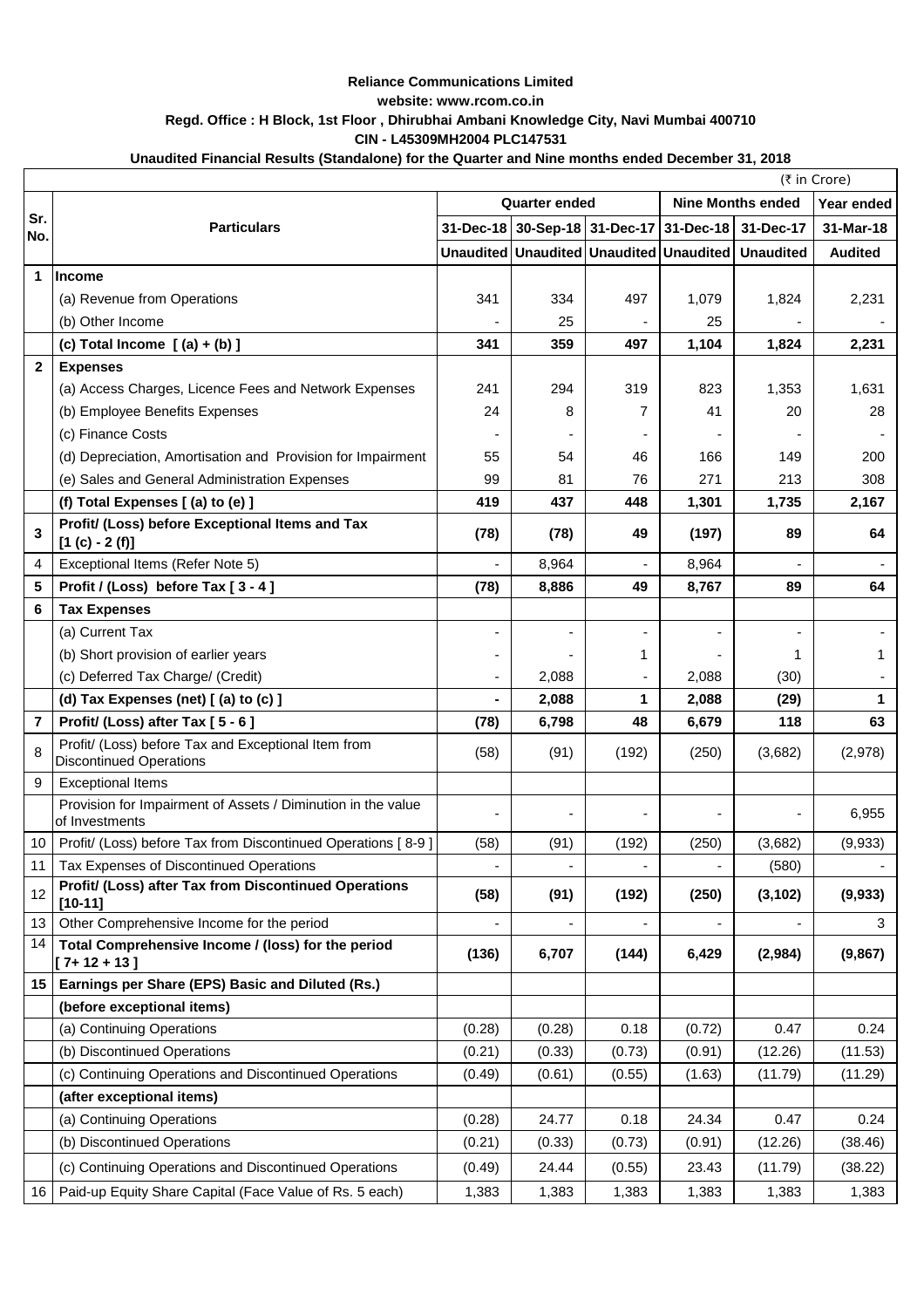## **Notes**

- 1. Figures of the previous period have been regrouped and reclassified, wherever required.
- 2. Pursuant to strategic transformation programme, as a part of Monetization and Resolution Plan of the Company under implementation, the Company and its subsidiary companies; Reliance Telecom Limited (RTL) and Reliance Infratel Limited (RITL), with the permission of and on the basis of suggestions of the Lenders, had for monetization of some specified Assets, entered into definitive binding agreements with Reliance Jio Infocomm Limited (RJio) on December 28, 2017 for sale of Wireless Spectrum, Towers, Fiber and Media Convergence Nodes (MCNs) ["Identified Assets]. The validity of the said definitive binding agreements has been extended up to June 28, 2019. Further, the Company has also entered into a definitive binding agreement with Pantel Technologies Private Limited and Veecon Media and Television Limited for sale of its subsidiary company having DTH Business. The Company and its said subsidiaries expect to close these transactions in a phased manner. In the meanwhile, Hon'ble National Company Law Tribunal (NCLT), Mumbai had, overruling the objections of the Company as also its lenders represented by State Bank of India, the lead member, vide its order dated May 15, 2018 admitted applications filed by an operational creditor for its claims against the Company and its subsidiaries; RTL and RITL and thereby admitted the companies to resolution process under the Insolvency and Bankruptcy Code, 2016 (IBC). As a consequence, Interim Resolution Professionals (IRPs) were appointed vide NCLT orders dated May 18, 2018. The Company along with the support of the lenders filed an appeal with National Company Law Appellate Tribunal (NCLAT) challenging the said order of the NCLT and the Hon'ble NCLAT, vide its order dated May 30, 2018, has on the basis of a settlement between the Company and the operational creditor stayed the order passed by the NCLT and allowed the management to function. The Company also filed a writ Petition before the Hon'ble Supreme Court to release the Company from the Corporate Insolvency Resolution Process (CIRP). In an interim order in the said writ Petition, which is pending, the Supreme Court, vide its order dated August 3, 2018, has permitted the Company to proceed with the sale of the Identified Assets. On account of delay in completing the sale of certain spectrum not forming part of the Identified Assets, the Company applied to the Supreme Court seeking extension of time for making payment of the settlement amount to the operational creditor. The Supreme Court vide its order dated October 23, 2018 has allowed the Company to pay dues to the operational creditor on or before December 15, 2018 together with interest at the rate of 12% per annum from October 1, 2018. Accounting effect of the same will be accounted on final settlement. Pending payment, the Operational Creditor has filed a contempt petition before the Supreme Court. Further, the petition filed by the minority shareholders holding 4.26% stake in RITL, before the NCLT under Section 230 of the Companies Act, 2013 (Section 397-398 of the Companies Act, 1956), stood dismissed as withdrawn vide NCLT order dated July 3, 2018. Consequently, the interim stay granted by the NCLT on the implementation of the resolution approving the sale of the assets of RITL no more survives. RITL Minority Shareholders have filed a contempt petition in relation to non payment of settlement amount within stipulated time. The Company is confident that it will fulfill its commitments in respect of settlements with the operational creditor and the minority shareholders as well as finalise and implement a suitable comprehensive Monetisation and Resolution Plan (MRP), also incorporating strategic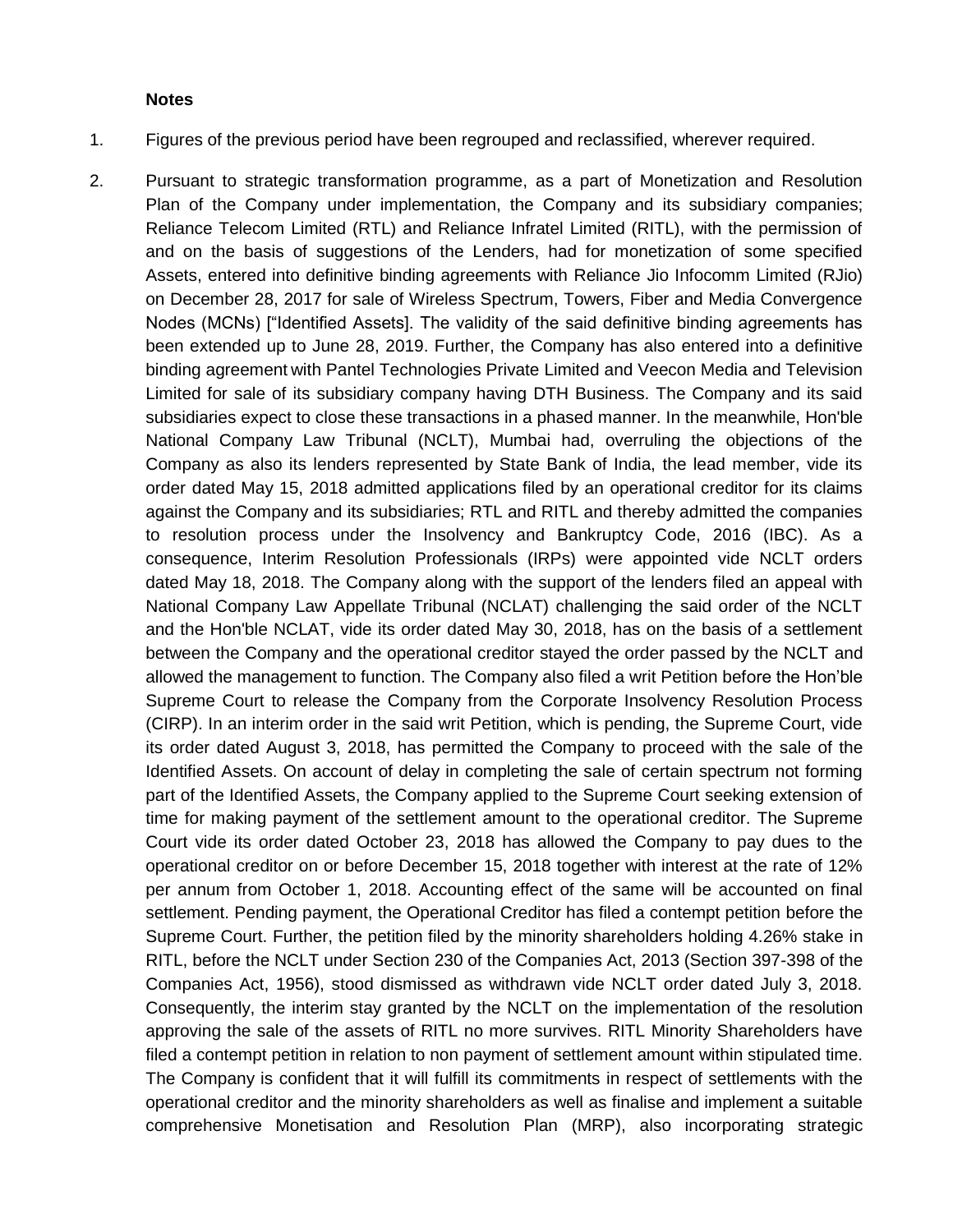transformation programme. On finalisation and implementation of the MRP, the Company will carry out a comprehensive impairment review of its fixed assets, investments and other assets. Considering these developments, the financial results continue to be prepared on going concern basis. This matter has been referred to by the Auditors in their Limited Review Report.

3. The assets pertaining to discontinued operations referred to in Note 2 above, along with liabilities have been classified as assets held for sale and disclosed separately as discontinued operations in line with Ind AS 105 "Non-current Assets Held for Sale and Discontinued Operations". Assets held for sale are recorded at lower of carrying amount and fair value less cost as per Ind AS 105.

| <b>Particulars</b>              | <b>Quarter ended</b> |           |           | Nine Months ended | Year<br>ended |           |
|---------------------------------|----------------------|-----------|-----------|-------------------|---------------|-----------|
|                                 | 31-Dec-18            | 30-Sep-18 | 31-Dec-17 | $31 - Dec - 18$   | 31-Dec-17     | 31-Mar-18 |
|                                 | Unaudited            | Unaudited | Unaudited | Unaudited         | Unaudited     | Audited   |
| Total Income                    | 30                   | 60        | 237       | 97                | 2,016         | 2,045     |
| Profit/<br>(Loss)<br>before tax | (58)                 | (91)      | (192)     | (250)             | (3,682)       | (9,933)   |
| Profit/ (Loss)<br>after tax     | (58)                 | (91)      | (192)     | (250)             | (3, 102)      | (9,933)   |

 $(\bar{\tau}$  in Crore)

The financial result of discontinued operations is as under:

4. Considering all factors including admission of the companies to debt resolution process under the IBC and the Company's MRP submitted to the lenders, for overall debt resolution including interest and fixation of exchange rate for determining the foreign currency loans, the Company and its subsidiary companies, with a view to reflecting fairly the position for the purpose of presentation in respect of the Company's obligation for interest and the principal rupee amount in respect of foreign currency denominated loans, without implying in any way that the terms of lending by the banks, bond holders, debenture holders and other lenders are altered, has not provided interest of  $\bar{\tau}$  967 crore and  $\bar{\tau}$  2,844 crore for the quarter and nine months ended December 31, 2018 respectively and foreign exchange variance including amortization of Foreign Currency Monetary Items Translation Difference Account (FCMITDA) aggregating to ₹ 351 crore gain and ₹ 1,078 crore loss for the quarter and nine months ended December 31, 2018 respectively. Had the Company provided Interest and foreign exchange variance, the Loss would have been higher by  $\bar{\tau}$  616 crore and  $\bar{\tau}$  3,922 crore for the quarter and nine months ended December 31, 2018 respectively. The Auditors had drawn qualification in their audit report for the financial year ended March 31, 2018 for non provision of interest of  $\bar{\tau}$  3,055 crore. Further, the Auditors have drawn qualification for non provision of interest and foreign exchange variations in their Limited Review Report for the quarter and nine months period ended December 31, 2018. However, pending final approval of the MRP and considering all